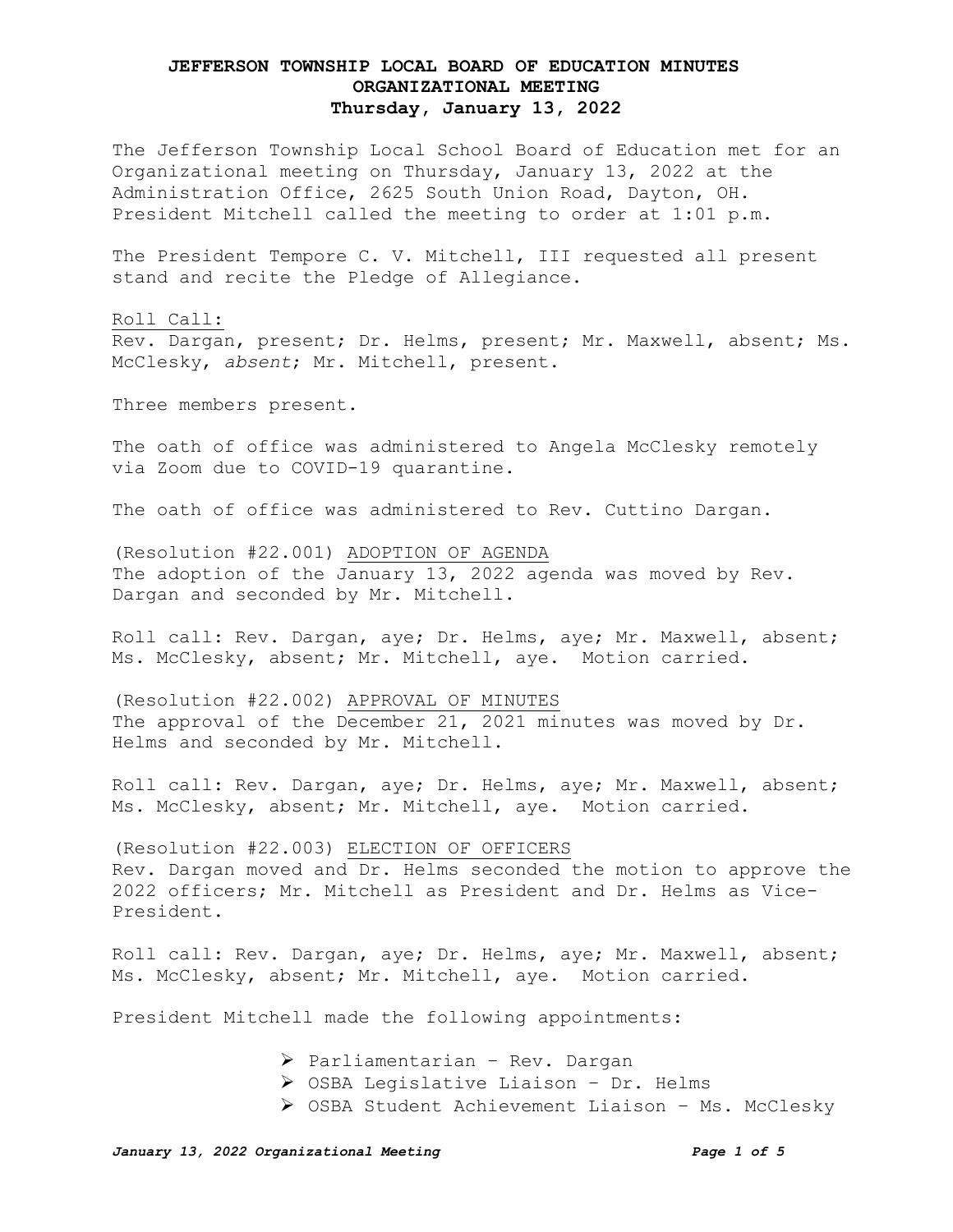(Resolution #22.004) RESOLUTIONS Dr. Helms moved and Rev. Dargan seconded the motion to approve the 2022 resolutions as follows:

### **Regular Meetings**

**BE IT RESOLVED,** by the Board of Education of the Jefferson Township Local School District, that the regular meetings for 2022 be held on the second Monday of each month at 6:00 p.m. in the Board of Education Room.

## **Pay Warrants and Bills**

**BE IT RESOLVED,** by the Board of Education of the Jefferson Township Local School District, in accordance with Ohio Revised Code Section 3313.18, that the Treasurer/CFO of this Board be authorized to pay, without concurrent Board approval, warrants (bills) issued for payment of any claim from school funds if the expenditure for which such warrants are provided for in the annual appropriations and approved by the appropriate administrative authorities.

### **Tax Advances**

**BE IT RESOLVED,** by the Board of Education of the Jefferson Township Local School District, that the Treasurer/CFO of this Board be authorized to request and receive advance payment of taxes collected and held by the county treasurer pending final settlement. The Auditor of Montgomery County be and hereby requested to draw his warrants to the Treasurer/CFO of this Board.

## **Waive Reading of the Minutes**

**BE IT RESOLVED,** by the Board of Education of the Jefferson Township Local School District, in accordance with Ohio Revised Code Section 3313.26, the reading of Board Minutes for approval be waived since the Minutes are distributed to Board Members in advance of the regular meetings.

#### **Board Service Fund**

**WHEREAS,** Revised Code 3315.15 provides for the setting aside from General Fund a sum not to exceed two dollars (\$2.00) for each child enrolled or twenty thousand dollars (\$20,000.00), whichever is greater, such sum of money to be known as the "Service Fund" to be used in paying the expense of members of the board actually incurred in the performance of their duties, or of their official representatives when sent out of the school district.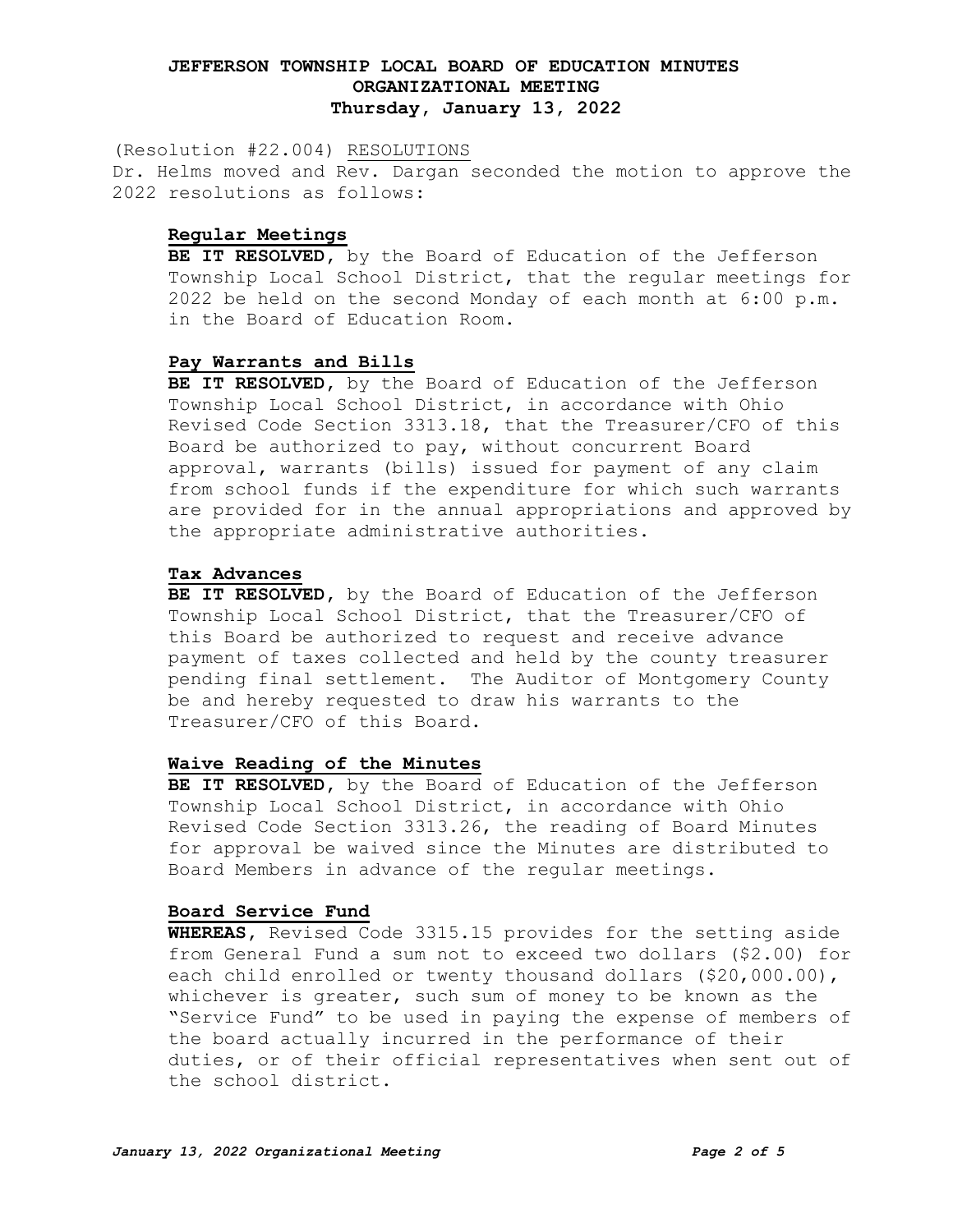## **Emergency Employment Authorization**

**WHEREAS,** it is the normal procedure of the Jefferson Township Local School District for the Superintendent to recommend that the Board of Education vote to hire applicants for employment to the Board of Education and it is the duty of the Board of Education to vote to approve or disapprove each recommended applicant;

**WHEREAS,** because the Board of Education may only have one or two formal meetings per month, there are certain limited circumstances when an applicant for employment must be hired on an emergency or immediate basis prior to Board approval;

## **NOW, THEREFORE, BE IT RESOLVED BY THE BOARD OF EDUCATION OF THE JEFFERSON TOWNSHIP LOCAL SCHOOL DISTRICT:**

Section 1**.** The Board of Education hereby authorizes the Superintendent of the Jefferson Township Local School District to hire an applicant for employment on an emergency basis prior to the approval by the Board of Education provided that such employment is approved at the next regular meeting of the Board of Education.

Section 2**.** This resolution shall be effective upon passage.

### **Legal Counsel**

**BE IT RESOLVED,** by the Board of Education of the Jefferson Township Local School District, that the following law firm be retained on an as needed basis:

Subashi, Wildermuth & Justice The Greene Town Center 50 Chestnut Street, Suite 230 Dayton, OH 45440

## **Ohio School Boards Association (OSBA) Membership**

**BE IT RESOLVED,** by the Board of Education of the Jefferson Township Local School District, to approve membership in the Ohio School Boards Association (OSBA) for calendar year 2022.

## **Federal Grant Participation**

**BE IT RESOLVED,** by the Board of Education of the Jefferson Township Local School District, to authorize the District to participate in Federal Grants, including but not limited to Title I, I-A, I-D, II-A, VI-B, and Early Childhood Special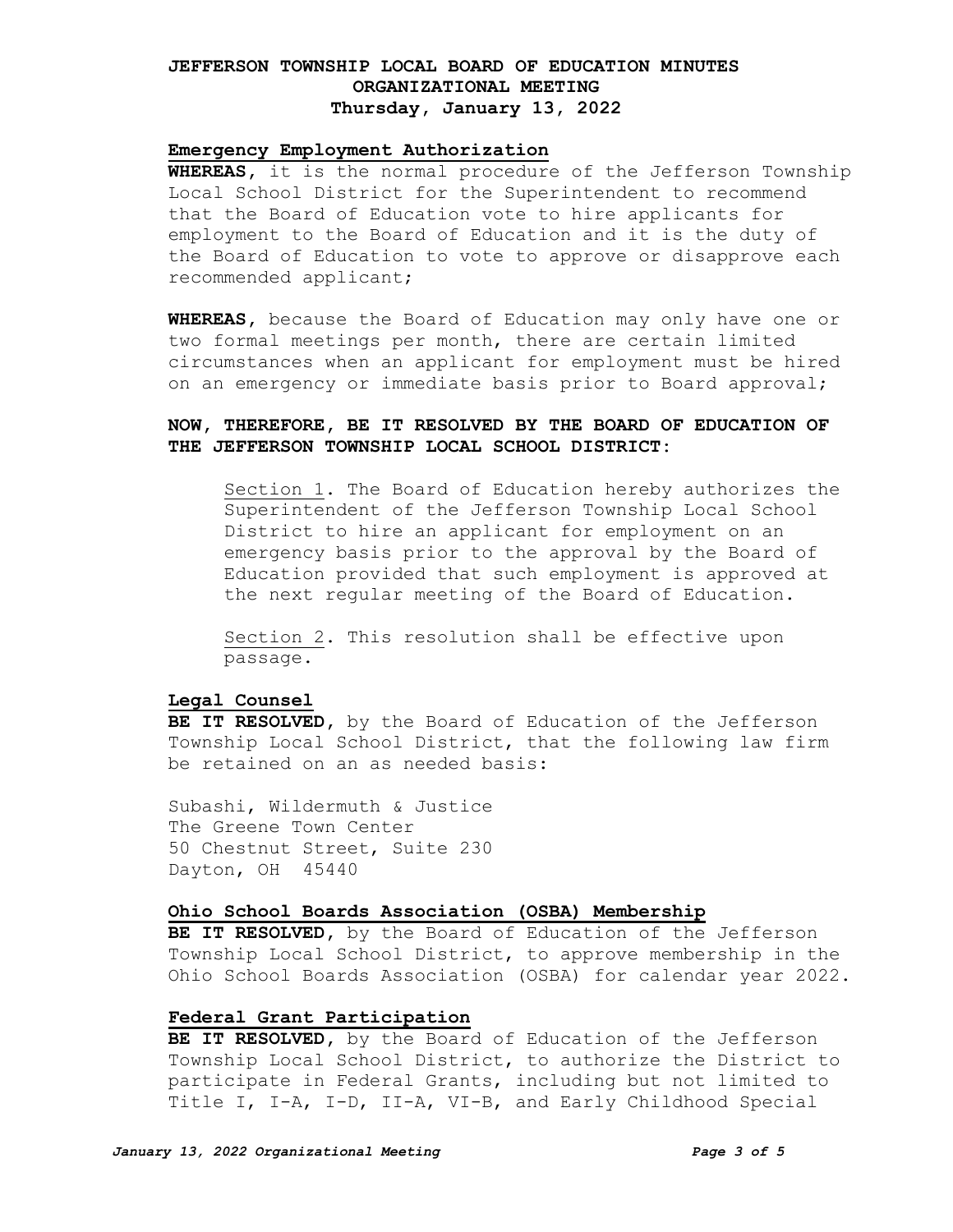Education-IDEA and the Superintendent act as the authorized representative of the District in connection with these grants.

### **Public Records Training Designee**

**BE IT RESOLVED,** by the Board of Education of the Jefferson Township Local School District, to designate the Treasurer/CFO as their public records training designee in accordance with ORC 109.43(B).

Roll call: Rev. Dargan, aye; Dr. Helms, aye; Mr. Maxwell, absent; Ms. McClesky, absent; Mr. Mitchell, aye. Motion carried.

BOARD MEMBER REPORTS: None.

PUBLIC PARTICIPATION: None.

#### SPECIAL PRESENTATION:

Board members were recognized for their service by the Ohio School Boards Association (OSBA) for Board Member Recognition Month. Certificates of Appreciation were presented to them by Superintendent Dr. Gates.

(Resolution #22.005) TREASURER/CFO REPORT The approval of the following Treasurer/CFO recommendations was moved by Mr. Mitchell and seconded by Rev. Dargan:

- "Be it resolved by the Board of Education of the Jefferson Township Local School District, a majority of its full membership therein concurring, that it approve, the December 2021 Financial Reports as presented."
- "Be it resolved by the Board of Education of the Jefferson Township Local School District, a majority of its full membership therein concurring, that it approve, the following Then and Now Certification."

| Vendor                    | PO# | Date       | Amount     |
|---------------------------|-----|------------|------------|
| Jeremiah Wilkinson 201450 |     | 01/06/2022 | \$6,500.00 |

Roll call: Rev. Dargan, aye; Dr. Helms, aye; Mr. Maxwell, absent; Ms. McClesky, absent; Mr. Mitchell, aye. Motion carried.